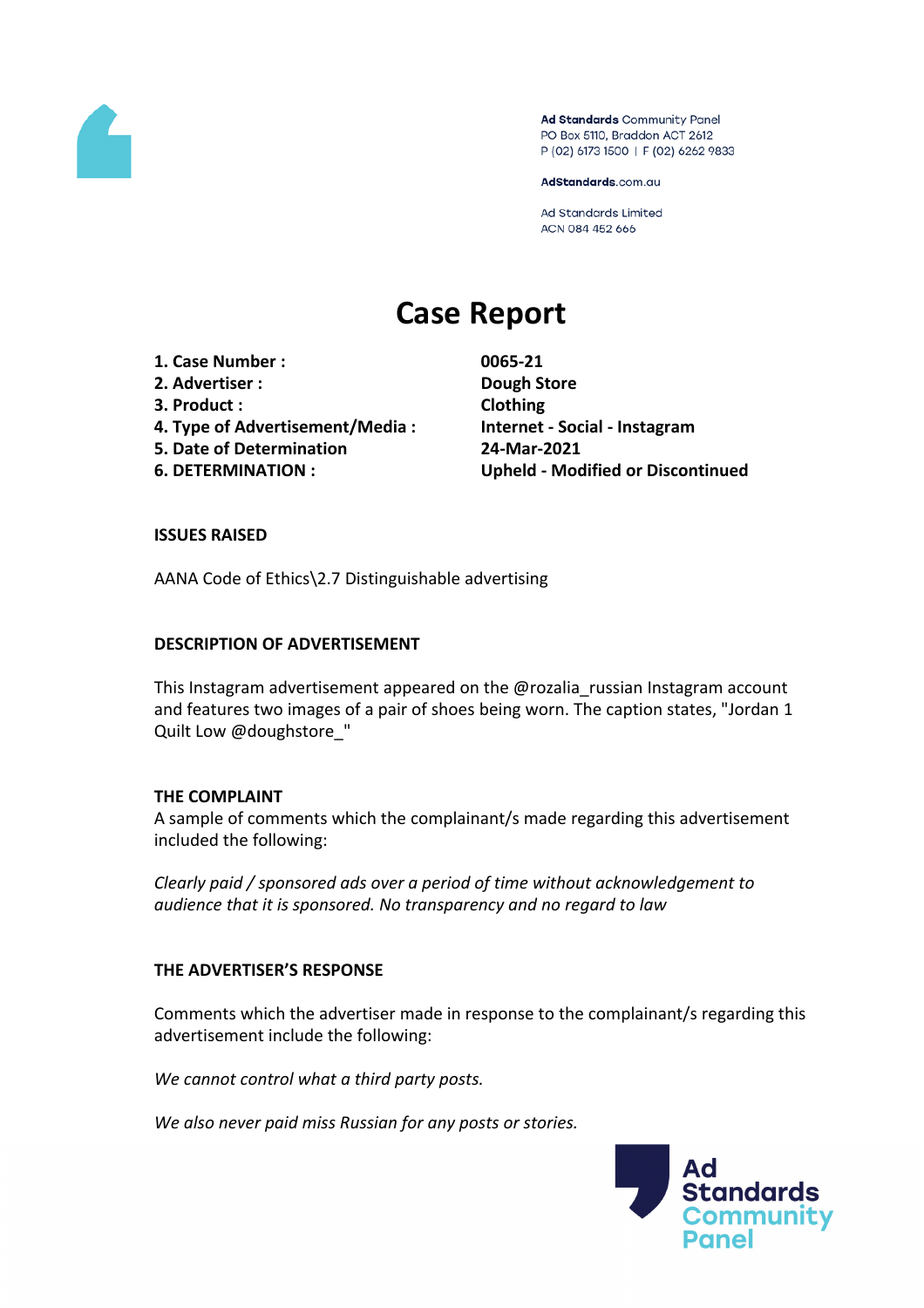

*Miss Russian brought a number of goods from us, which we can provide proof or purchase & funds.*

*We sent her some items for free. She posts and tags all the brands she wears.*

*There was never any payments made to her.*

*We since advised her if she was to tag anything from us brought or given to prior to #gifted as clearly someone has it out for our business.*

### **THE DETERMINATION**

The Ad Standards Community Panel (the Panel) considered whether this advertisement breaches Section 2 of the AANA Code of Ethics (the Code).

The Panel noted the complainant's concern that the Instagram post does not have sponsorship transparency.

The Panel viewed the advertisement and noted the advertiser's response.

## **Section 2.7: Advertising or Marketing Communication shall be clearly distinguishable as such.**

The Panel noted that it must consider two matters:

- Does the material constitute an 'advertising or marketing communication', and if so
- Is the advertising material clearly distinguishable as such?

#### **Does the material constitute an 'advertising or marketing communication'?**

The Panel noted the definition of advertising in the Code: "any material which is published or broadcast using any Medium or any activity which is undertaken by, or on behalf of an advertiser or marketer,

• over which the advertiser or marketer has a reasonable degree of control, and

• that draws the attention of the public in a manner calculated to promote or oppose directly or indirectly a product, service, person, organisation or line of conduct".

The Panel considered that the clear placement of the product in the advertisement and the use of the brand name did amount to material which would draw the attention of the public in a manner designed to promote the brand.

With regards to whether the advertiser or marketer has a reasonable degree of control, the Panel noted the advertiser's response that they occasionally provide free product to Ms Russian, however there is no paid arrangement and the cannot control what a third party posts. The Panel noted Rozalia Russian is a well-known influencer and although there may be no formal arrangement in place, the brand has provided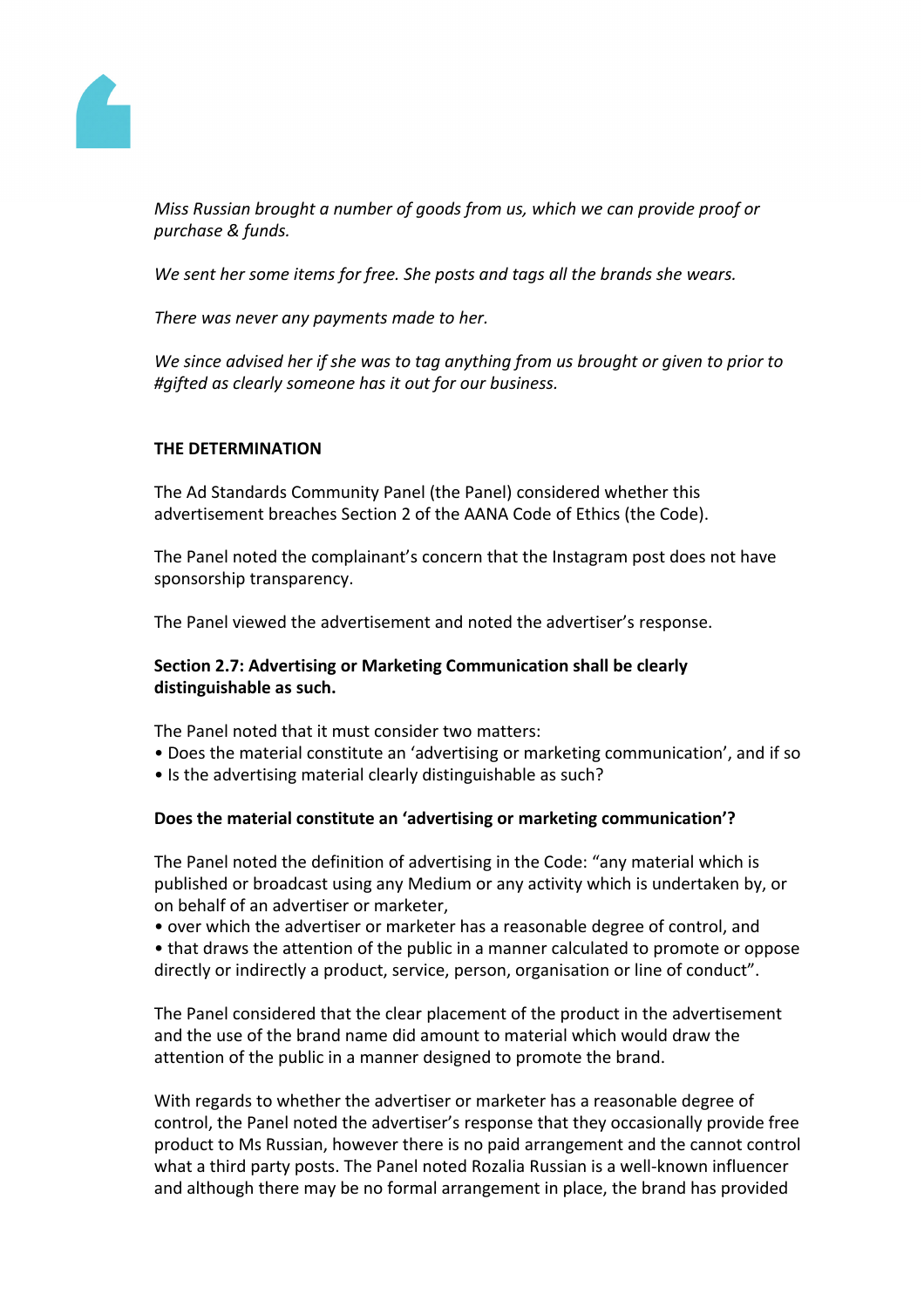

free product, presumably in the hope or expectation that she will post with the product, and that this would reasonably be considered to be advertising.

The Panel also noted the advertiser's response that they have advised her to use the hashtag 'gifted' in any future posts. The Panel considered that such a request from an advertiser indicates a relationship and that they do have some degree of control over what this influencer might post.

The Panel determined that the post did meet the definition of advertising. The Panel noted that the Guidance Note to the Code indicates that #gifted would also likely be insufficient.

## **Is the advertising material clearly distinguishable as such?**

The Panel noted the Practice Note for the Code states:

*"Influencer and affiliate marketing often appears alongside organic/genuine user generated content and is often less obvious to the audience. Where an influencer or affiliate accepts payment of money or free products or services from a brand in exchange for them to promote that brand's products or services, the relationship must be clear, obvious and upfront to the audience and expressed in a way that is easily understood (e.g. #ad, Advert, Advertising, Branded Content, Paid Partnership, Paid Promotion). Less clear labels such as #sp, Spon, gifted, Affiliate, Collab, thanks to… or merely mentioning the brand name may not be sufficient to clearly distinguish the post as advertising."*

The Panel considered that while some followers of the influencer may be able to recognise that this post is most likely advertising, there was nothing in the wording of the post and no hashtags which clearly demonstrated that this is advertising material.

The Panel considered that tagging the brand on its own was not sufficient to clearly and obviously show that there was an arrangement between the brand and influencer.

## **2.7 conclusion**

In the Panel's view the advertisement was not clearly distinguishable as such and did breach Section 2.7 of the Code.

## **Conclusion**

Finding that the advertisement did breach Section 2.7 of the Code, the Panel upheld the complaint.